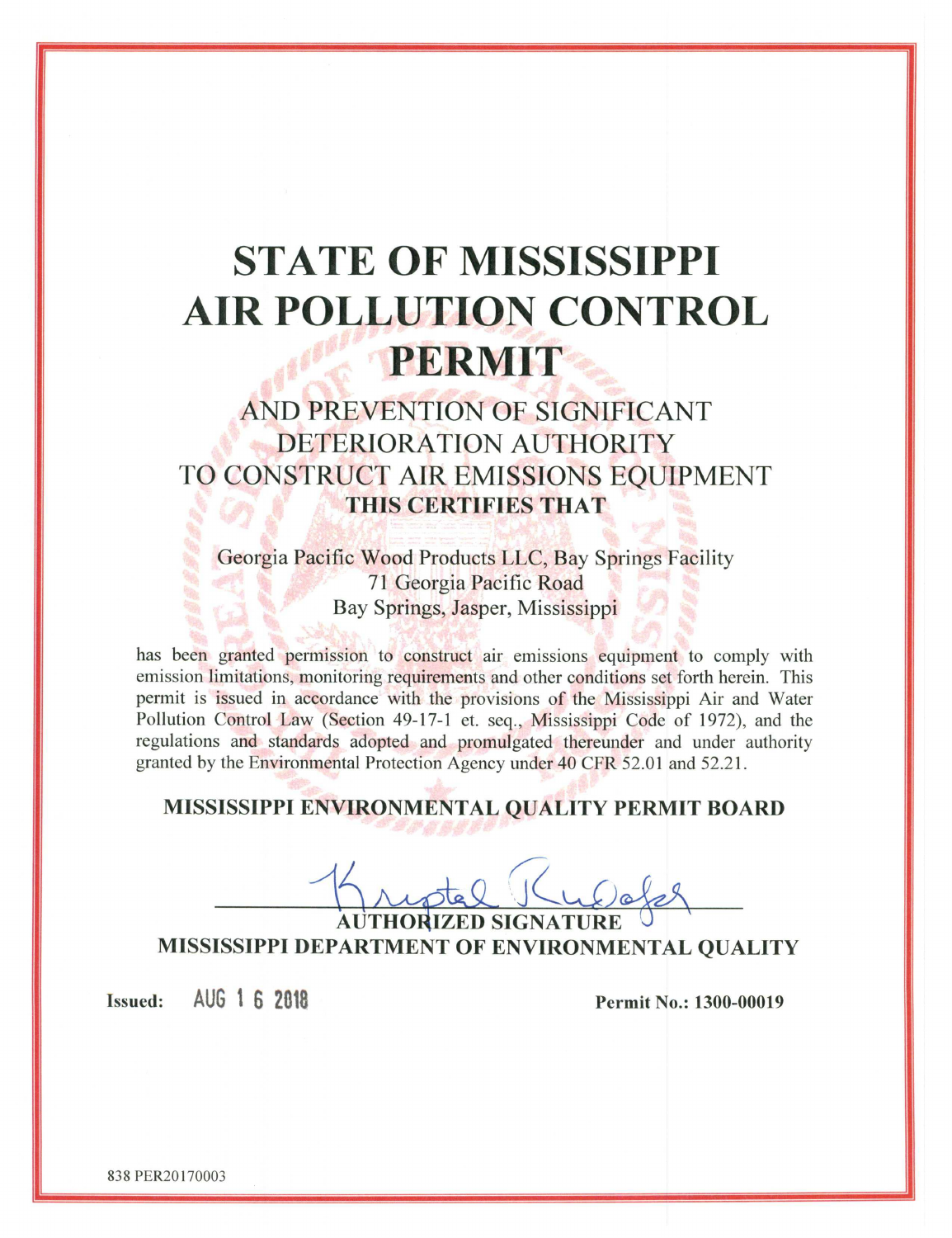#### **Part I**

#### **A. GENERAL CONDITIONS**

- **1.** This permit is for air pollution control purposes only. (Ref.: 11 Miss. Admin. Code Pt. 2, R. 2.1.D.)
- **2.** Any activities not identified in the application are not authorized by this permit. (Ref.: Miss. Code Ann. 49-17-29 1.b)
- **3.** The knowing submittal of a permit application with false information may serve as the basis for the Permit Board to void the permit issued pursuant thereto or subject the applicant to penalties for operating without a valid permit pursuant to State Law. (Ref.: 11 Miss. Admin. Code Pt. 2, R. 2.2.B(5).)
- **4.** It is the responsibility of the applicant/permittee to obtain all other approvals, permits, clearances, easements, agreements, etc., which may be required including, but not limited to, all required local government zoning approvals or permits. (Ref.: 11 Miss. Admin. Code Pt. 2, R. 2.1.D(6).)
- **5.** The issuance of a permit does not release the permittee from liability for constructing or operating air emissions equipment in violation of any applicable statute, rule, or regulation of state or federal environmental authorities. (Ref.: 11 Miss. Admin. Code Pt. 2, R. 2.2.B(7).)
- **6.** It shall not be a defense for a permittee in an enforcement action that it would have been necessary to halt or reduce the permitted activity in order to maintain compliance with the conditions of the permit, unless halting or reducing activity would create an imminent and substantial endangerment threatening the public health and safety of the lives and property of the people of this state. (Ref.: 11 Miss. Admin. Code Pt. 2, R. 2.2. $B(15)(a)$ .)
- **7.** The permit and/or any part thereof may be modified, revoked, reopened, and reissued, or terminated for cause. Sufficient cause for a permit to be reopened shall exist when an air emissions stationary source becomes subject to Title V. The filing of a request by the permittee for a permit modification, revocation and reissuance, or termination, or of a notification of planned changes or anticipated noncompliance does not stay any permit condition. (Ref.: 11 Miss. Admin. Code Pt. 2, R. 2.2.B(15)(b).)
- **8.** The permit does not convey any property rights of any sort, or any exclusive privilege. (Ref.: 11 Miss. Admin. Code Pt. 2, R. 2.2.B(15)(c).)
- **9.** The permittee shall furnish to the DEQ within a reasonable time any information the DEQ may request in writing to determine whether cause exists for modifying, revoking and reissuing, or terminating the permit or to determine compliance with the permit. Upon request, the permittee shall also furnish to the DEQ copies of records required to be kept by the permit or, for information claimed to be confidential, the permittee shall furnish such records to the DEQ along with a claim of confidentiality. The permittee may furnish such records directly to the Administrator along with a claim of confidentiality. (Ref.: 11 Miss. Admin. Code Pt. 2, R. 2.2.B(15)(d).)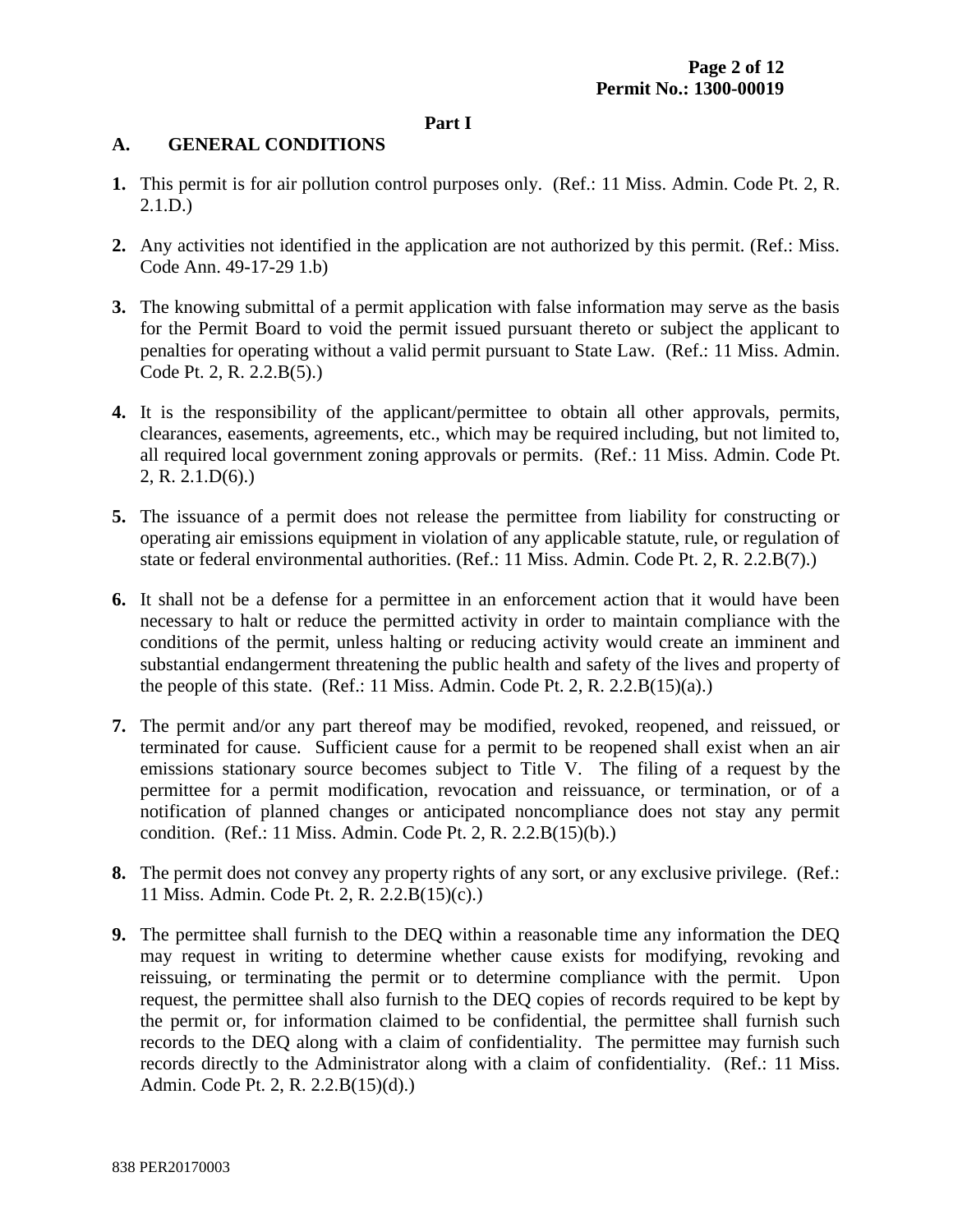- **10.** Design and Construction Requirements: The stationary source shall be designed and constructed so as to operate without causing a violation of an Applicable Rules and Regulations, without interfering with the attainment and maintenance of State and National Ambient Air Quality Standards, and such that the emission of air toxics does not result in an ambient concentration sufficient to adversely affect human health and well-being or unreasonably and adversely affect plant or animal life beyond the stationary source boundaries. (Ref.: 11 Miss. Admin. Code Pt. 2, R. 2.5.A.)
- **11.** Solids Removal: The necessary facilities shall be constructed so that solids removed in the course of control of air emissions may be disposed of in a manner such as to prevent the solids from becoming windborne and to prevent the materials from entering State waters without the proper environmental permits. (Ref.: Miss. Code Ann. 49-17-29)
- **12.** Diversion and Bypass of Air Pollution Controls: The air pollution control facilities shall be constructed such that diversion from or bypass of collection and control facilities is not needed except as provided for in 11 Miss. Admin. Code Pt. 2, R. 1.1.10, "Air Emission Regulations for the Prevention, Abatement, and Control of Air Contaminants", Section 10. (Ref.: 11 Miss. Admin. Code Pt. 2, R. 1.10.)
- **13.** Fugitive Dust Emissions from Construction Activities: The construction of the stationary source shall be performed in such a manner so as to reduce fugitive dust emissions from construction activities to a minimum. (Ref.: 11 Miss. Admin. Code Pt. 2, R. 2.5.A(4).)
- **14.** Right of Entry: The permittee shall allow the Mississippi Department of Environmental Quality Office of Pollution Control and the Mississippi Environmental Quality Permit Board and/or their representatives upon presentation of credentials:
	- a) To enter upon the permittee's premises where an air emission source is located or in which any records are required to be kept under the terms and conditions of this permit; and
	- b) At reasonable times to have access to and copy any records required to be kept under the terms and conditions of this permit; to inspect any monitoring equipment or monitoring method required in this permit; and to sample any air emissions. (Ref.: Miss. Code Ann. 49-17-21)
- **15.** Permit Modification or Revocation: After notice and opportunity for a hearing, the Permit Board may modify the permit or revoke it in whole or in part for good cause shown including, but not limited to:
	- a) Persistent violation of any of the terms or conditions of this permit;
	- b) Obtaining this permit by misrepresentation or failure to disclose fully all relevant facts; or
	- c) A change in federal, state, or local laws or regulations that require either a temporary or permanent reduction or elimination of previously authorized air emission.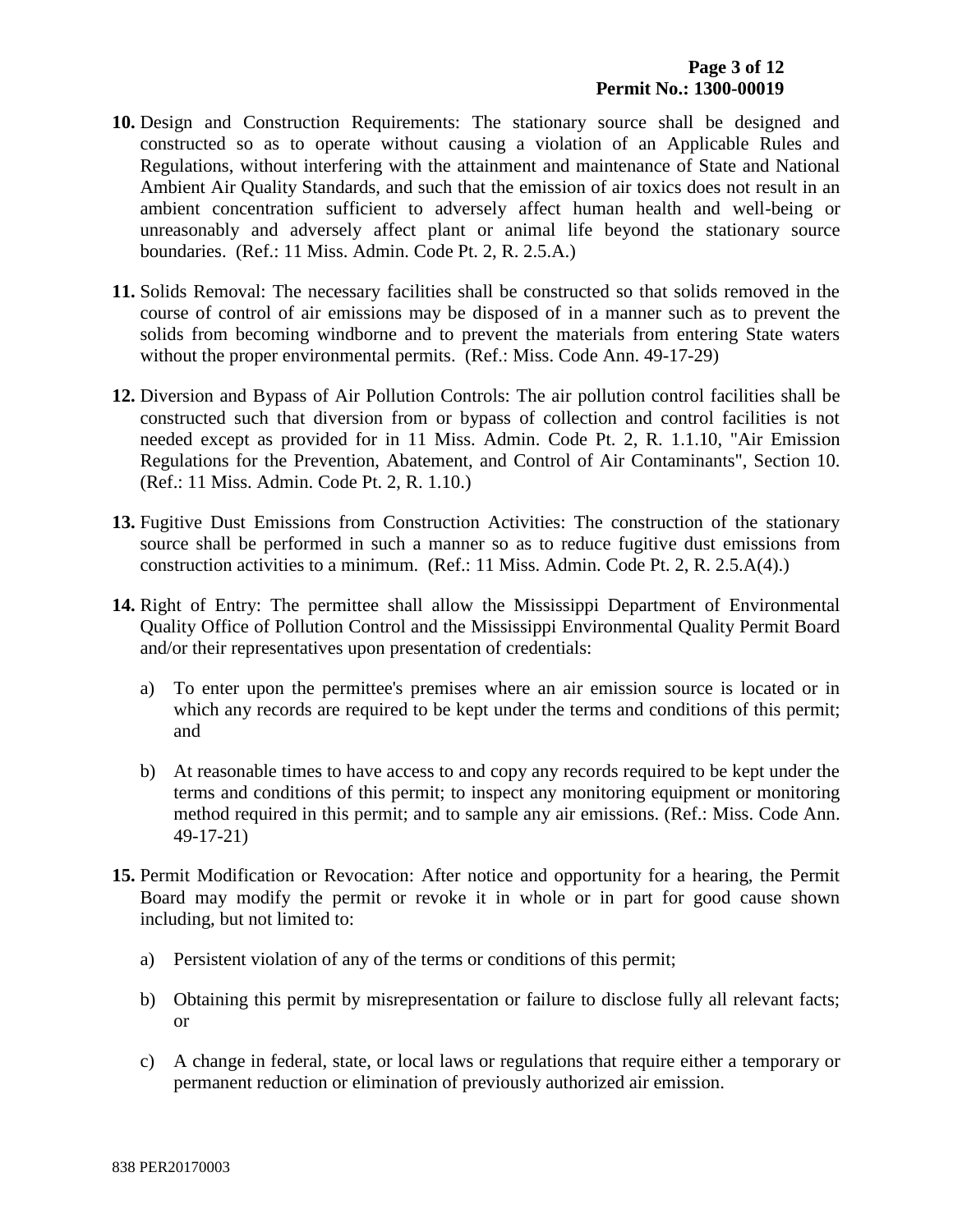(Ref.: 11 Miss. Admin. Code Pt. 2, R. 2.2.C.)

- **16.** Public Record and Confidential Information: Except for data determined to be confidential under the Mississippi Air & Water Pollution Control Law, all reports prepared in accordance with the terms of this permit shall be available for public inspection at the offices of the Mississippi Department of Environmental Quality, Office of Pollution Control. (Ref.: Miss. Code Ann. 49-17-39)
- **17.** Permit Transfer: This permit shall not be transferred except upon approval of the Permit Board. (Ref.: 11 Miss. Admin. Code Pt. 2, R. 2.16.B.)
- **18.** Severability: The provisions of this permit are severable. If any provision of the permit, or the application of any provision of the permit to any circumstances, is challenged or held invalid, the validity of the remaining permit provisions and/or portions thereof or their application to other persons or sets of circumstances, shall not be affected thereby. (Ref. 11 Miss. Admin. Code Pt. 2, R. 2.1.D(7).)
- **19.** Permit Expiration: The permit to construct will expire if construction does not begin within eighteen (18) months from the date of issuance or if construction is suspended for eighteen (18) months or more. (Ref.: 11 Miss. Admin. Code Pt. 2, R. 2.5.C(1).)
- **20.** Certification of Construction: A new stationary source issued a Permit to Construct cannot begin operation until certification of construction by the permittee. (Ref.: 11 Miss. Admin. Code Pt. 2, R. 2.5.D(3).)
- **21.** Beginning Operation: Except as prohibited in Part I, Condition 24 of this permit, after certification of construction by the permittee, the Permit to Construct shall be deemed to satisfy the requirement for a permit to operate until the date the application for issuance or modification of the Title V Permit or the application for issuance or modification of the State Permit to Operate, whichever is applicable, is due. This provision is not applicable to a source excluded from the requirement for a permit to operate as provided by 11 Miss. Admin. Code Pt. 2, R. 2.13.G. (Ref.: 11 Miss. Admin. Code Pt. 2, R. 2.5.D(4).)
- **22.** Application for a Permit to Operate: Except as otherwise specified in Part I, Condition 24 of this permit, the application for issuance or modification of the State Permit to Operate or the Title V Permit, whichever is applicable, is due twelve (12) months after beginning operation or such earlier date or time as specified in the Permit to Construct. The Permit Board may specify an earlier date or time for submittal of the application. Beginning operation will be assumed to occur upon certification of construction, unless the permittee specifies differently in writing. (Ref.: 11 Miss. Admin. Code Pt. 2, R. 2.5.D(5).)
- **23.** Operating Under a Permit to Construct: Except as otherwise specified in Part I, Condition 24 of this permit, upon submittal of a timely and complete application for issuance or modification of a State Permit to Operate or a Title V Permit, whichever is applicable, the applicant may continue to operate under the terms and conditions of the Permit to Construct and in compliance with the submitted application until the Permit Board issues, modifies, or denies the Permit to Operate. (Ref.: 11 Miss. Admin. Code Pt. 2, R. 2.5.D(6).)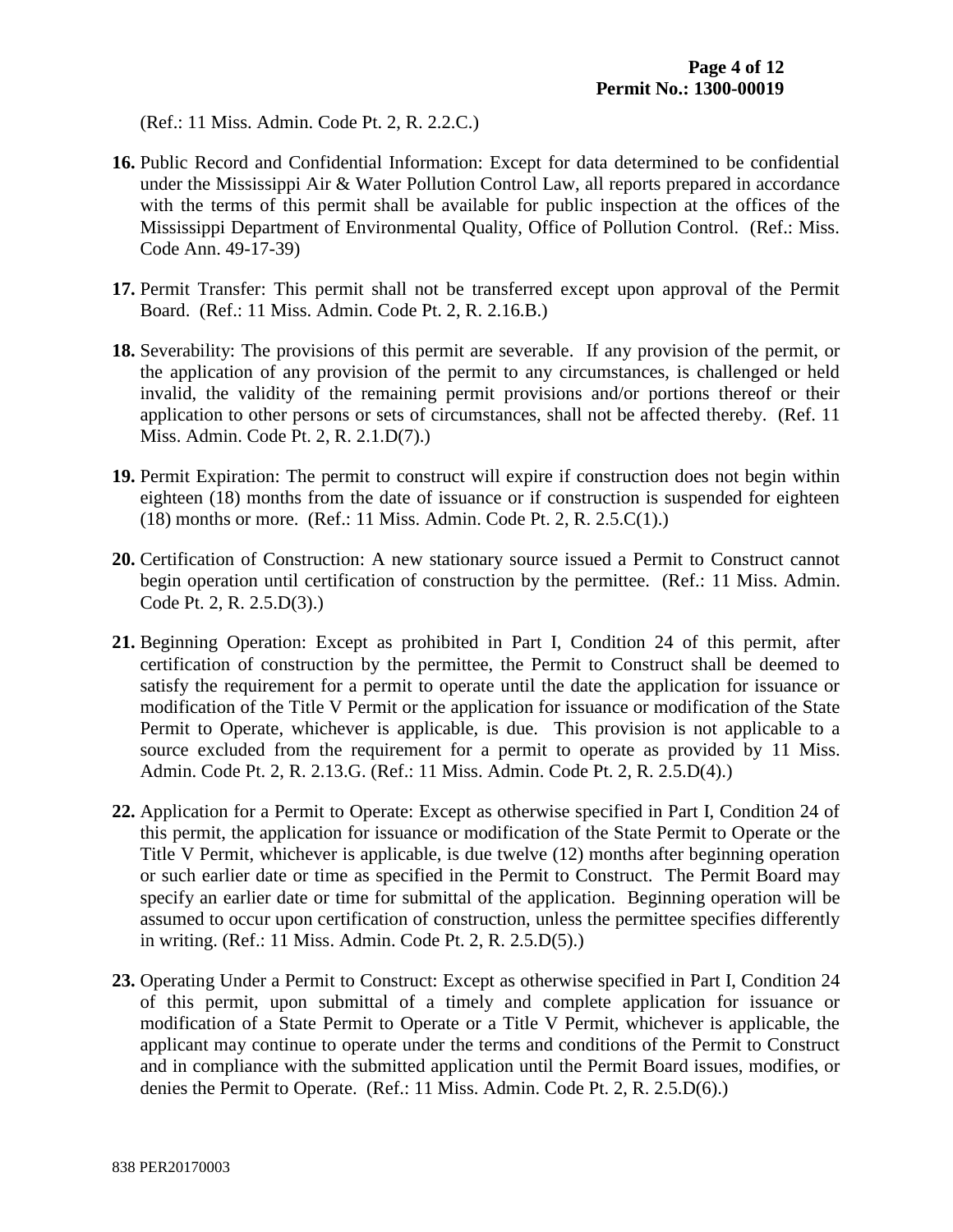- **24.** Application Requirements for a Permit to Operate for Moderate Modifications: For moderate modifications that require contemporaneous enforceable emissions reductions from more than one emission point in order to "net" out of PSD/NSR, the applicable Title V Permit to Operate or State Permit to Operate must be modified prior to beginning operation of the modified facilities. (Ref.: 11 Miss. Admin. Code Pt. 2, R. 2.5.D(7).)
- **25.** Compliance Testing: Regarding compliance testing:
	- a) The results of any emissions sampling and analysis shall be expressed both in units consistent with the standards set forth in any Applicable Rules and Regulations or this permit and in units of mass per time.
	- b) Compliance testing will be performed at the expense of the permittee.
	- c) Each emission sampling and analysis report shall include but not be limited to the following:
		- (1) detailed description of testing procedures;
		- (2) sample calculation(s);
		- (3) results; and
		- (4) comparison of results to all Applicable Rules and Regulations and to emission limitations in the permit.

(Ref.: 11 Miss. Admin. Code Pt. 2, R. 2.6.B(3), (4), & (6).)

#### **B. GENERAL NOTIFICATION REQUIREMENTS**

- **1.** Within fifteen (15) days of beginning actual construction, the permittee must notify DEQ in writing that construction has begun. (Ref.: 11 Miss. Admin. Code Pt. 2, R. 2.5.C(2).)
- **2.** The permittee must notify DEQ in writing when construction does not begin within eighteen (18) months of issuance or if construction is suspended for eighteen (18) months or more. (Ref.: 11 Miss. Admin. Code Pt. 2, R. 2.5.C(3).)
- **3.** Upon the completion of construction or installation of an approved stationary source or modification, the applicant shall notify the Permit Board that construction or installation was performed in accordance with the approved plans and specifications on file with the Permit Board. (Ref.: 11 Miss. Admin. Code Pt. 2, R. 2.5.D(1).)
- **4.** The Permit Board shall be promptly notified in writing of any change in construction from the previously approved plans and specifications or permit. If the Permit Board determines the changes are substantial, it may require the submission of a new application to construct with "as built" plans and specifications. Notwithstanding any provision herein to the contrary, the acceptance of an "as built" application shall not constitute a waiver of the right to seek compliance penalties pursuant to State Law. (Ref.: 11 Miss. Admin. Code Pt. 2, R.  $2.5.D(2)$ .)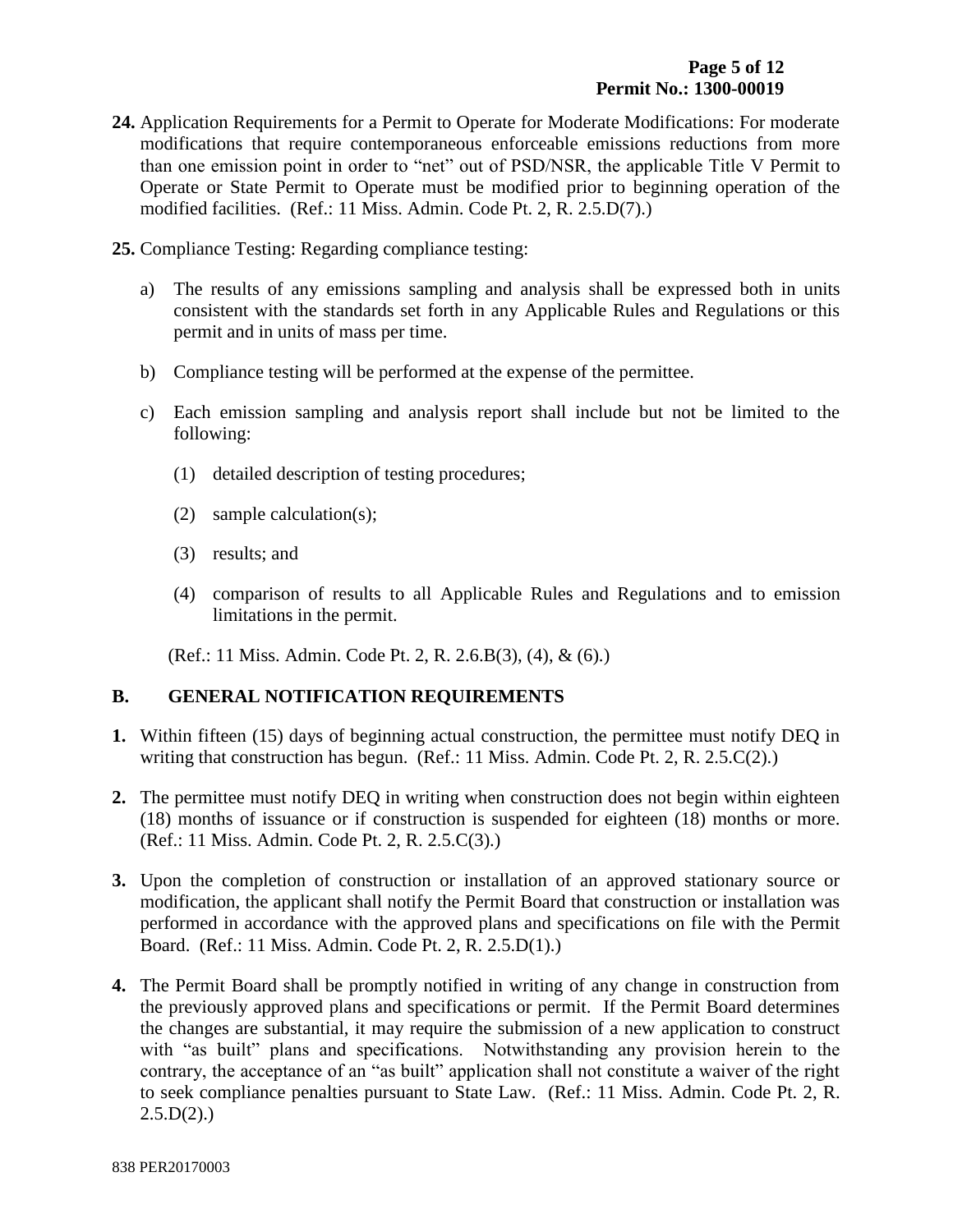#### **Part II.**

#### **EMISSION LIMITATIONS AND MONITORING REQUIREMENTS**

**Upon permit issuance, the permittee is authorized to construct/modify air emissions equipment and emit air contaminants from:**

**Emission Point AB-002, No.1 Batch Dry Kiln with associated 35 MMBTU/hr sawdust burner and 35 MMBTU/hr natural gas burner.**

**Emission Point AB-004, the No. 3 Continuous Dry Kiln with associated 35 MMBTU/hr sawdust burner and 35 MMBTU/hr natural gas burner.**

**The air emissions equipment shall be constructed to comply with the emission limitations and monitoring requirements specified below.**

#### **EMISSIONS LIMITATIONS**

| <b>Opacity</b>  | 40% as determined by EPA Test Method 9, 40<br>CFR 60, Appendix A. (Ref.: 11 Miss. Admin Code<br>Pt. 2, R.1.3A) |
|-----------------|----------------------------------------------------------------------------------------------------------------|
| SO <sub>2</sub> | 500 ppm (volume) from any process equipment.                                                                   |

#### **BACT LIMITATIONS**

**(Ref.: 11 Miss. Admin. Code Pt. 2 R.1.4.B(1))**

| <b>VOC</b> | 5.49 lb per thousand board-feet not to exceed 468.3 |
|------------|-----------------------------------------------------|
|            | tons/yr, as determined by monitoring of             |
|            | throughput and record keeping.                      |

**All test methods specified above shall be those versions, or their approved equivalents, which are in effect upon issuance of this permit.**

#### **OPERATIONAL LIMITATIONS**

**For Emission Points AB-002 and AB-004, the permittee shall be limited to a maximum annual lumber throughput of 170,600 thousand board-feet per year, measured on a monthly basis and tracked on a 12-month rolling total.**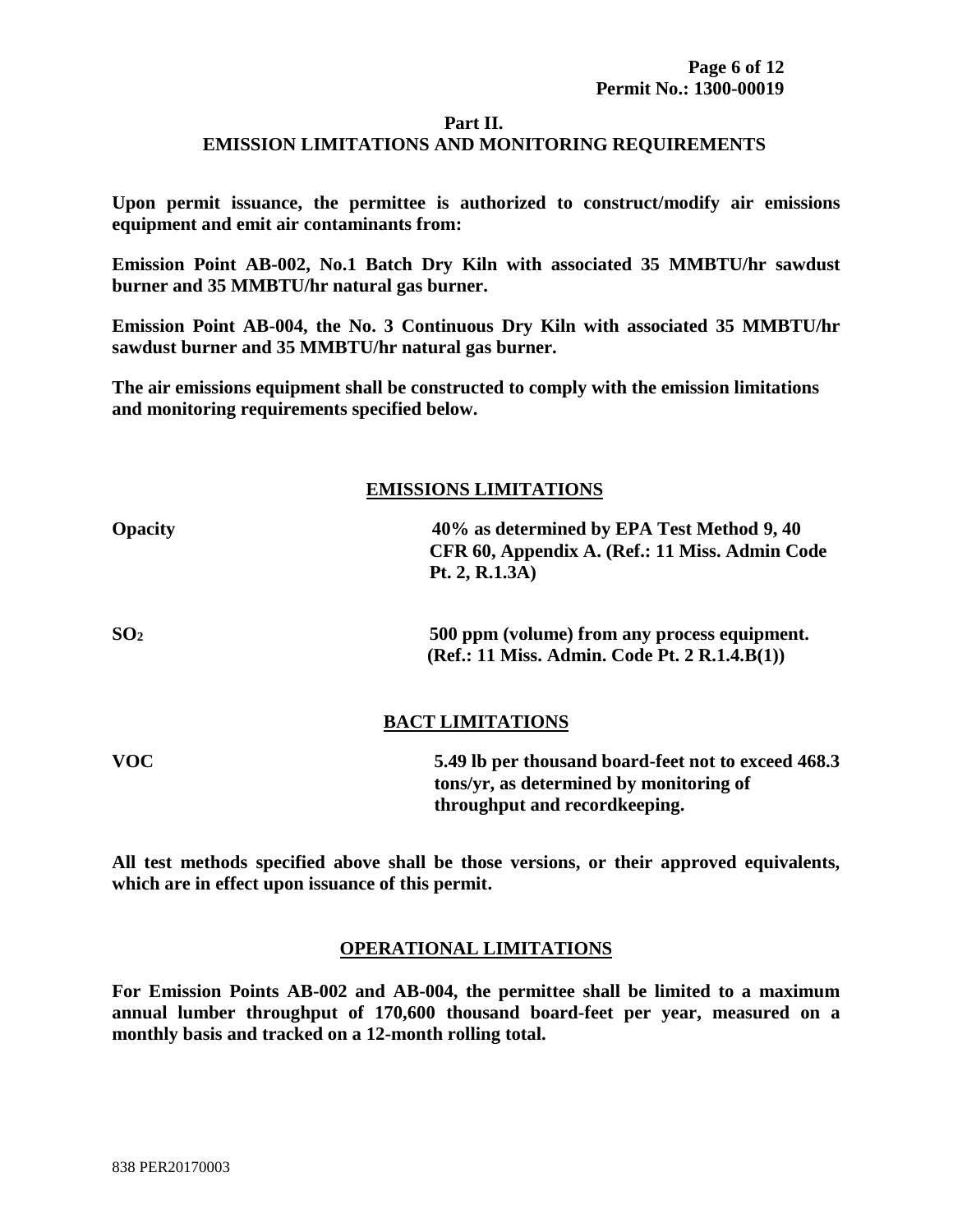#### **OPERATIONAL REQUIREMENTS**

**The permittee is required to operate No.1 Batch Dry Kiln and No.3 Continuous Dry Kiln (AB-002 and AB-004) using Good Work Practices, which include periodic maintenance on the kilns, any associated equipment involved in the kiln drying of lumber, and the associated process control equipment. Records, which demonstrate that Good Work Practices have been utilized in the operation of the kilns, shall be kept on-site for three years.** 

**For Emission Points AB-002 and AB-004, the permittee shall perform quarterly inspections on the kilns to ensure they are performing as designed. If any problems are noted, the permittee shall perform the necessary maintenance to ensure they are operating as designed. Results of all inspections and any accompanying maintenance shall be kept onsite for three years for inspection by MDEQ personnel.**

**For Emission Points AB-002 and AB-004, the permittee is authorized to burn as fuel only natural gas and uncontaminated woodwaste. For purposes of this permit, woodwaste is defined as sawdust, bark, green chips, and planer shavings generated from the processing of harvested timber and may be purchased from outside sources. Additionally, the permittee is authorized to use up to 10 gallons of liquid fuel to ignite the fuel bed during startup. Records of the fuel used shall be kept on-site.**

#### **RECORDKEEPING AND REPORTING REQUIREMENTS**

**For Emission Points AB-002 and AB-004, the permittee shall record the lumber throughput rate, measured on a monthly basis and tracked on a 12-month rolling total expressed in MBF/year.**

**The records and the calculations shall be maintained on-site for five years for inspection by MDEQ personnel. The permittee shall also submit a semi-annual summary of these results postmarked no later than January 31st and July 31st for the preceding six-month period.**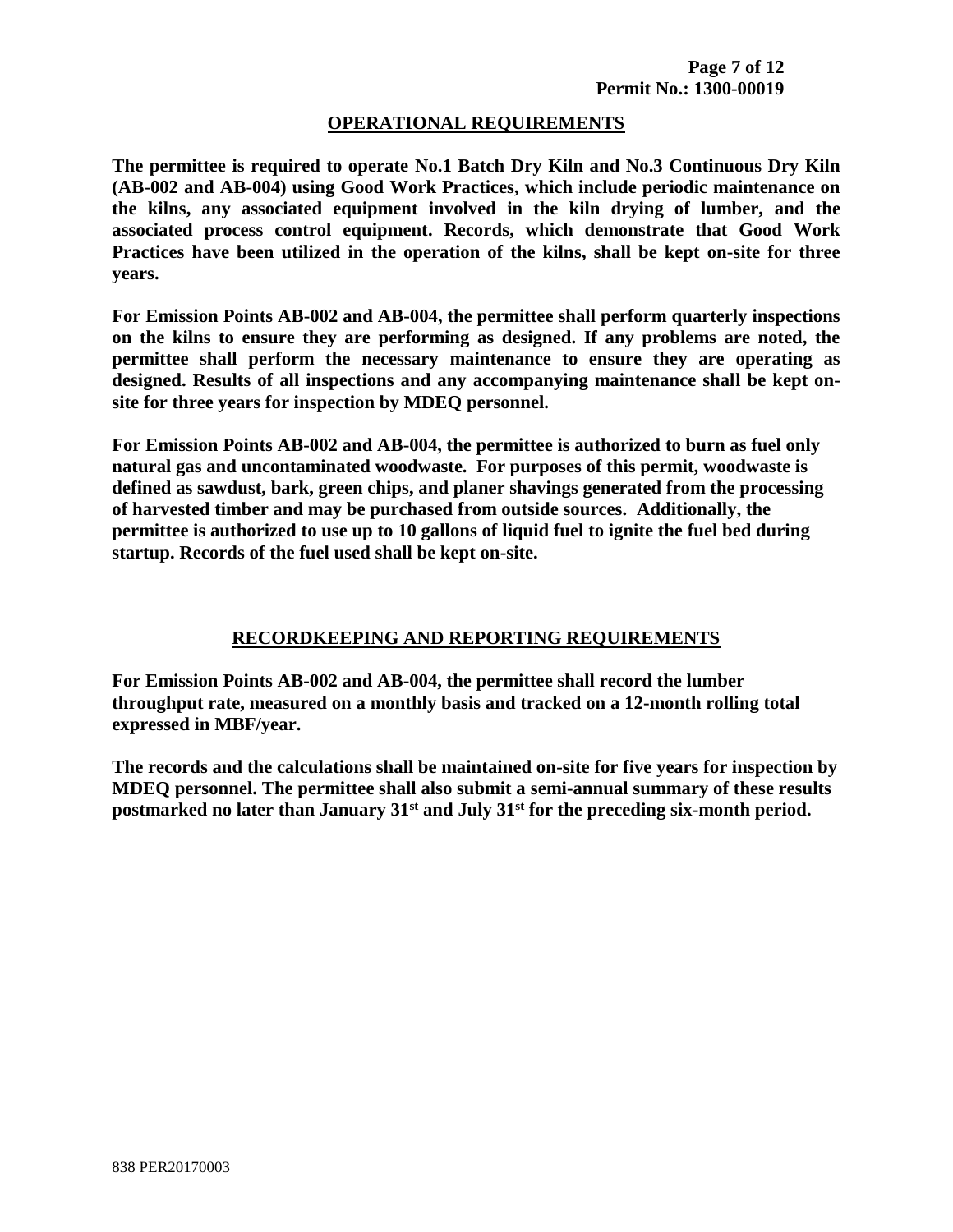#### **Part II (Continued) EMISSION LIMITATIONS AND MONITORING REQUIREMENTS**

**Upon permit issuance, the permittee is authorized to construct/modify air emissions equipment and emit air contaminants from:**

**Emission Point AB-005 Planer Mill equipped with cyclone**

**Such emissions shall be limited by the permittee as specified below:**

#### **EMISSIONS LIMITATIONS**

**Opacity 40% as determined by EPA Test Method 9, 40 CFR 60, Appendix A. (Ref.: 11 Miss. Admin Code Pt. 2, R.1.3A)**

**PM/PM10 4.3 lb/hr and 16.1 tons/year as determined by EPA Reference Methods 1-5, 201 or 201A respectively**

#### **OPERATIONAL REQUIREMENTS**

**For Emission Point AB-005, the permittee shall monitor particulate matter (PM) emissions, PM10 , and opacity by stack testing in accordance with EPA Reference Methods 1-5, 201 or 201A and 9, respectively, once during the life of the TV permit but no later than 1 year prior to the expiration of the Title V permit. The PM, PM<sup>10</sup> and opacity testing shall be performed simultaneously. Should the emission point be shutdown or not operated at the time specified within this condition for the stack test, then the emission point should comply with this condition by stack testing within 90 days of start-up of the emission point.** 

**The permittee shall supply DEQ with a written notification upon start-up of the emission point. The permittee shall submit said test report within 30 days of performance of the test. For the purpose of compliance demonstration, the permittee shall operate Emission Point AB-005 at capacity. Should the permittee operate the emission point at something less than capacity, then DEQ may modify the permit to limit capacity of the emission point to the rate at which the compliance test was demonstrated (11 Miss. Admin. Code Pt. 2, R. 2.4.B).**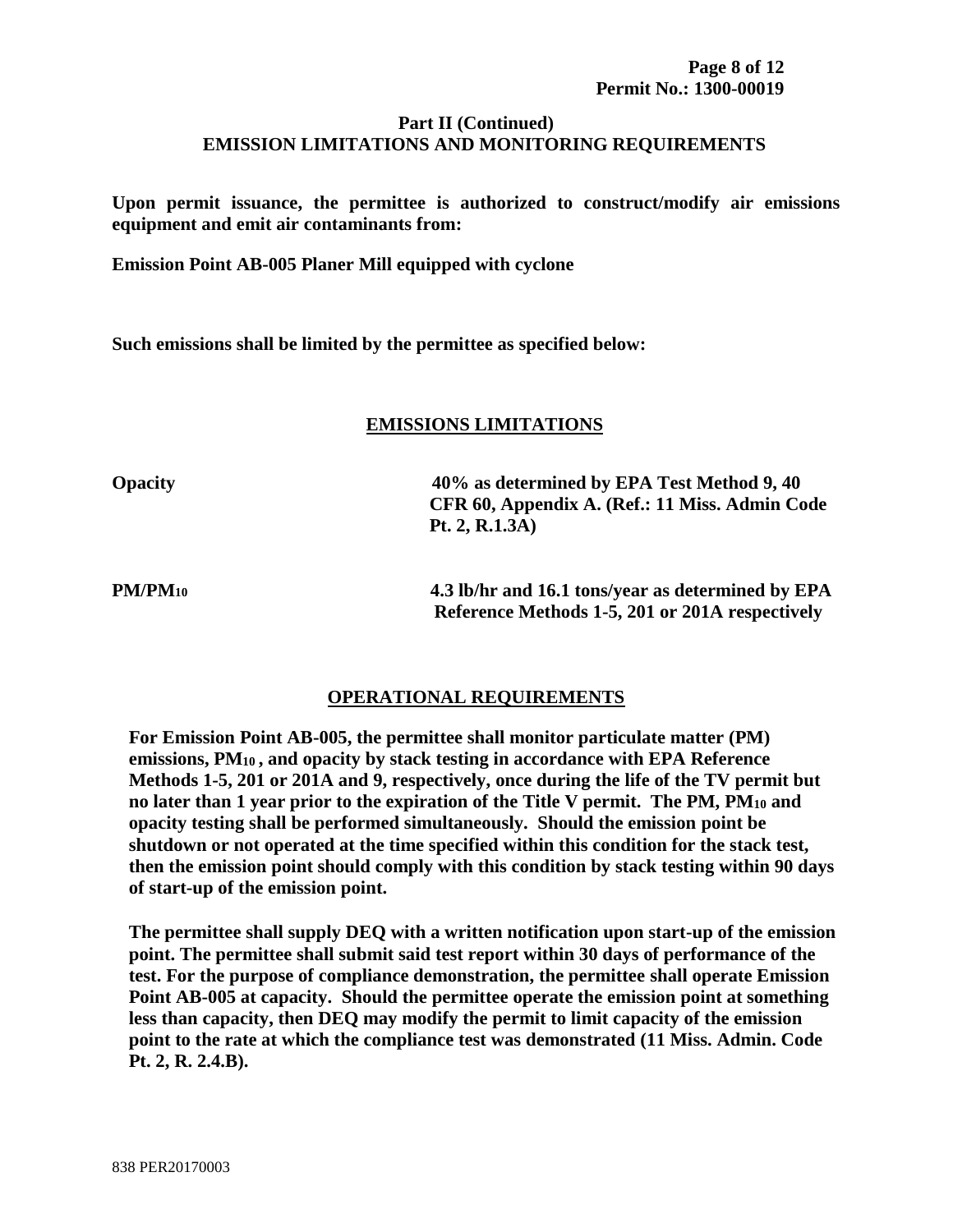**If the permittee plans to use a test method, procedure, or operating condition that differs from the requirements of this permit herein, then a pretest conference at least thirty (30) days prior to the scheduled test date is needed to ensure that all test methods and procedures are acceptable to the DEQ. Also, the DEQ must be notified prior to the scheduled test date. At least TEN (10) DAYS notice should be given so that an observer may be scheduled to witness the test(s). (Ref.: Title V Operating Permit issued August 1, 2011 and modified July 9, 2015)**

**For Emission Point AB-005, the permittee shall not operate the Planer Mill over 7500 hr/yr. The permittee shall maintain records of the hours of operation. These records shall be kept in a log form and shall be made available upon request by DEQ personnel.** 

**The permittee shall submit a semi-annual summary of the hours of operation of the Planer Mill postmarked no later than January 31st and July 31st for the preceding six-month period. (Ref.: 11 Miss. Admin. Code Pt. 2, R. 6.3.A(3)(a)(2))**

**For Emission Point AB-005, the permittee shall monitor daily operations such that all downtime of the cyclone associated with this emission point is documented and maintained in a log form. In the event of failure of the cyclone, the permittee shall cease operations until such time that repairs are made and the maximum control efficiency of the cyclone is restored. Records of any and all maintenance and/or inspections must be kept at the facility and made available for review during any visit by DEQ personnel. A summary of these records shall be submitted to the DEQ in a semi-annual report postmarked no later than January 31st and July 31st for the preceding six-month period. (Ref.: 11 Miss. Admin. Code Pt. 2, R. 6.3.A(3)(a)(2))**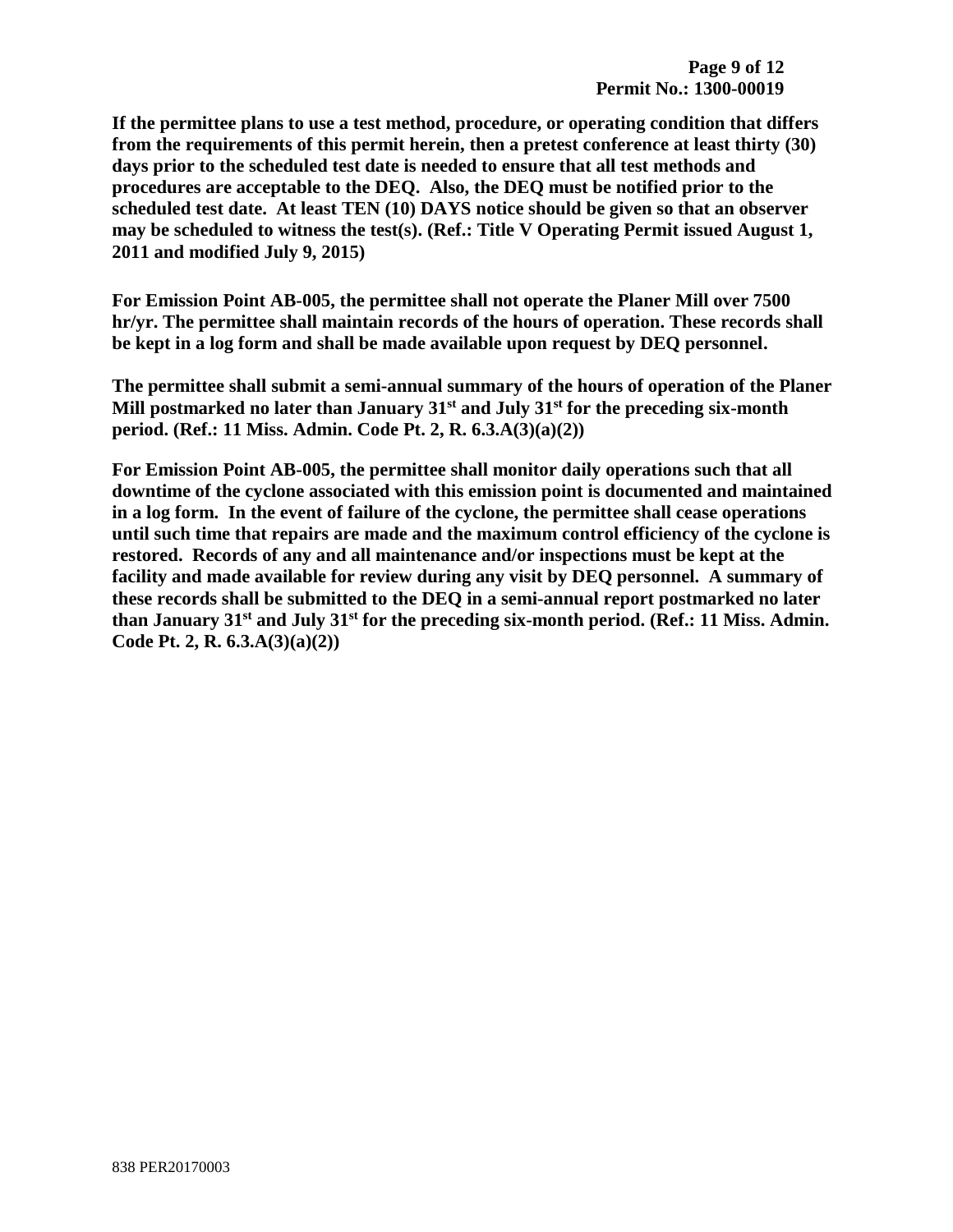#### **Part II (Continued) EMISSION LIMITATIONS AND MONITORING REQUIREMENTS**

**Upon permit issuance, the permittee is authorized to construct/modify air emissions equipment and emit air contaminants from:** 

**Emission Point AB-009 Shavings truck loading bin with cyclone**

**Emission Point AB-010 Sawdust silo with cyclone**

**Such emissions shall be limited by the permittee as specified below:**

#### **EMISSIONS LIMITATIONS**

**Opacity 40% as determined by EPA Test Method 9, 40** 

 **Pt. 2, R.1.3A)**

**PM**  $E = 4.1(p^{0.67})$ , where *E* is the emission rate in **pounds per hour,** *p* **is the process weight input rate in tons per hour and** *E* **is determined by EPA Test Methods 1-5, 40 CFR 60, Appendix A. (Ref.: 11 Miss. Admin. Code Pt. 2, Ch. 1. R. 1.3(F))**

 **CFR 60, Appendix A. (Ref.: 11 Miss. Admin Code** 

#### **OPERATIONAL REQUIREMENTS**

**For Emission Points AB-005, AB-009 and AB-010, the permittee shall perform monthly inspections on the cyclones to ensure they are performing as designed. If any problems are noted, the permittee shall perform the necessary maintenance to ensure they are operating as designed. The permittee shall also maintain sufficient equipment as is necessary to repair the pollution control equipment. Results of all inspections and any accompanying maintenance shall be kept on-site for three years for inspection by MDEQ personnel.**

**For Emission Points AB-005, AB-009 and AB-010, the permittee shall cease all operations of the process line associated with this cyclone in the event the cyclone is proven inoperative for whatever the reason. (Ref.: Title V Operating Permit issued August 1, 2011 and modified July 9, 2015)**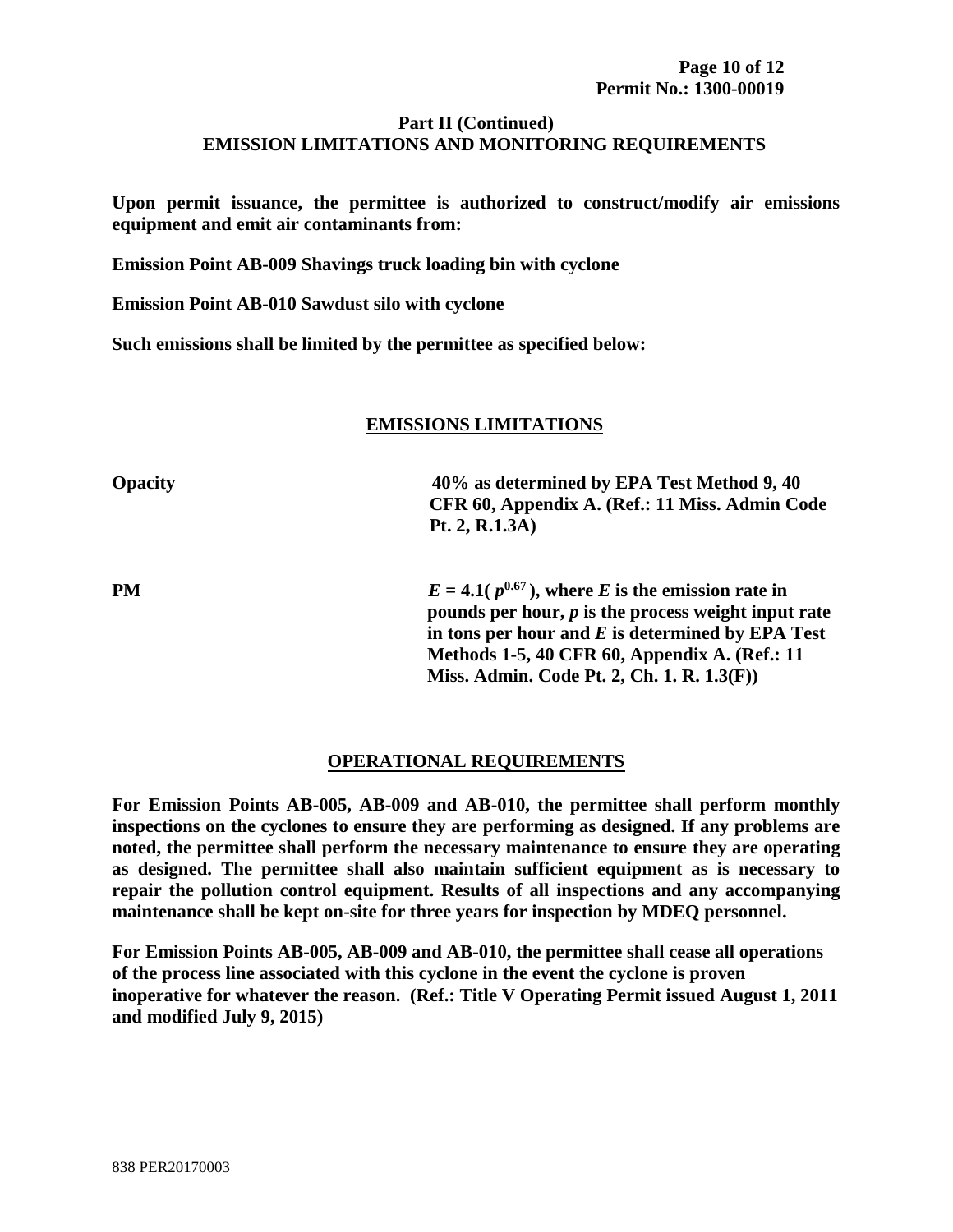#### **Part III. OTHER REQUIREMENTS**

- **1. Emission Points AB-002 and AB-004 are subject to the National Emission Standards for Hazardous Air Pollutants: Plywood and Composite Wood Products, 40 CFR 63 Subpart DDDD. These units are affected sources per 40 CFR 63.2231(a) of the rule; however, the only applicable requirement was the initial notification. There are no other applicable monitoring, recordkeeping or reporting requirements for these emission points in Subpart DDDD. (Ref: 40 CFR 63.2231)**
- **2. For Emission Points AB-002, AB-004, AB-005, AB-009 and AB-010, the permittee shall assure compliance with the opacity limitations by weekly observations of emissions from exhaust stacks. If any visible emissions are detected during an observation period of six (6) consecutive minutes, a visible emission evaluation (VEE) shall be performed using EPA Reference Method 9. If a VEE is performed using EPA Reference method 9, then the observation period shall consist of a minimum of 18 consecutive minutes; however if the visible emissions after a period of 6 minutes are determined to be less than 10% opacity, then the permittee can elect to discontinue doing the VEE.**

**Further, the permittee shall maintain a log documenting all visual observations/test, the nature and cause of any visible emissions, any corrective action(s) taken to prevent or minimize the emissions, and the date and time when visible emission observations were conducted. Results for each of the observations and any accompanying test shall be recorded and kept on-site for inspection by MDEQ personnel for three years.** 

**The permittee shall also submit a semi-annual summary of these test postmarked no later than January 31st and July 31st for the preceding six-month period. All instances of deviations from permit requirements must be clearly identified in such reports and all required reports must be certified by a responsible official.**

**3. The permittee shall maintain (on a daily basis) the process weight input of the logs entering the sawmill expressed in units of tons/hour daily. Records of this information shall be kept in log form and shall be made available upon request by DEQ personnel.** 

**The permittee shall submit a semi-annual summary of the log records postmarked no later than January 31st and July 31st for the preceding six-month period. (Ref.: 11 Miss. Admin. Code Pt. 2, R. 6.3.A(3)(a)(2))**

- **4. Except as otherwise specified herein, the permittee shall be subject to the following provisions with respect to upsets, startups, shutdowns and maintenance.**
	- **(a) Upsets (as defined by 11 Miss. Admin. Code Pt. 2, R.1.2.HH)**
		- **(1) The occurrence of an upset constitutes an affirmative defense to an enforcement action brought for noncompliance with emission standards or other requirements of Applicable Rules and Regulations**